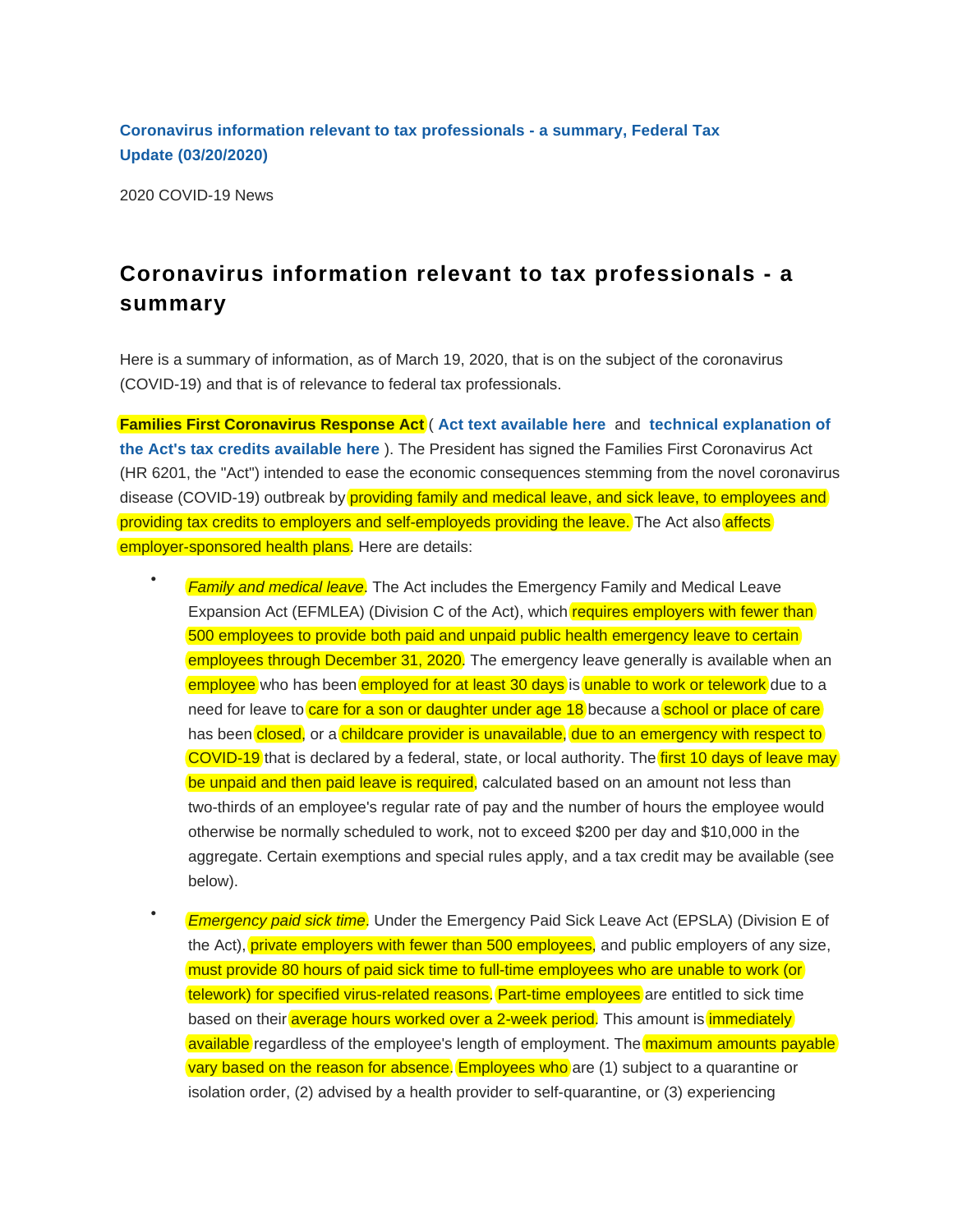symptoms and seeking diagnosis, must be compensated at their regular rate, up to a maximum of \$511 per day (\$5,110 total). Employees caring for an individual described in category (1), (2), or (3), caring for a son or daughter whose school is closed or child care provider is unavailable, or experiencing a "substantially similar condition" specified by the government must receive two-thirds of their regular rate, up to a maximum of \$200 per day (\$2,000 total). Employers cannot require employees to find a replacement worker or use other sick leave before this sick time. Employers may exclude health care providers and emergency responders, and the DOL can issue regulations exempting businesses with fewer than 50 employees. The sick leave mandate takes effect not later than 15 days after March 18, 2020 (the date of the Act's enactment) and expires December 31, 2020.

• *Employer tax credits*. The Act provides tax credits to employers to cover wages paid to employees while they are taking time off under the EPSLA and EMFLEA. (Act Sec. 7001; Act Sec. 7003) The credits have three components:

1.a. The **EPSLA credit for each employee** is equal to the lesser of the amount of his leave pay or either (1) \$511 per day while the employee is receiving paid sick leave to care for themselves, or (2) \$200 if the sick leave is to care for a family member or child whose school is closed. An additional limit applies to the number of days per employee: the excess of 10 days over the aggregate number of days taken into account for all preceding calendar quarters. (Act Sec. 7001(b))

1.b. The **EMFLEA credit for each employee** is the amount of his leave pay limited to \$200 per day with a maximum of \$10,000. (Act Sec. 7003(b)(1))

2. The amount of the EPSLA and EMFLEA credits are increased by the portion of the employer's "qualified health plan expenses" that are properly allocable to qualified sick leave wages or qualified family and medical leave wages. Qualified health plan expenses means amounts paid or incurred by the employer to provide and maintain a group health plan (as defined in **[Code Sec. 5000\(b\)\(1\)](https://checkpoint.riag.com/app/find?begParm=y&app.version=20.03&dbName=TCODE&linkType=docloc&locId=us_fed_26_usc_5000%28b%29%281%29&permaId=i33fd035619d811dcb1a9c7f8ee2eaa77&tagName=PARA&endParm=y)** ), but only to the extent that such amounts are excluded from the gross income of employees by reason of **[Code Sec.](https://checkpoint.riag.com/app/find?begParm=y&app.version=20.03&dbName=TCODE&linkType=docloc&locId=us_fed_26_usc_106%28a%29&permaId=i8322b8aa19d711dcb1a9c7f8ee2eaa77&tagName=SBSEC&endParm=y) [106\(a\)](https://checkpoint.riag.com/app/find?begParm=y&app.version=20.03&dbName=TCODE&linkType=docloc&locId=us_fed_26_usc_106%28a%29&permaId=i8322b8aa19d711dcb1a9c7f8ee2eaa77&tagName=SBSEC&endParm=y)** . (Act Sec. 7001(d); Act Sec. 7003(d))

3. In addition, the credits allowed to employers for wages paid under the EPSLA and EFMFLEA are increased by the amount of the tax imposed by **[Code Sec. 3111\(b\)](https://checkpoint.riag.com/app/find?begParm=y&app.version=20.03&dbName=TCODE&linkType=docloc&locId=us_fed_26_usc_3111%28b%29&permaId=i16bf73e619d811dcb1a9c7f8ee2eaa77&tagName=SBSEC&endParm=y)** (the 1.45% hospital insurance portion of FICA) on qualified sick leave wages, or qualified family leave wages, for which credit is allowed under Act Sec. 7001 or Act Sec. 7003. (Act Sec. 7005(b))

The credits are refundable to the extent they exceed the employer's payroll tax. (Act Sec. 7001(b)(4); Act Sec. 7003(b)(3))

Employers don't receive the credit if they're also receiving the credit for paid family and medical leave in **[Code Sec. 45S](https://checkpoint.riag.com/app/find?begParm=y&app.version=20.03&dbName=TCODE&linkType=docloc&locId=45s&permaId=i2e6ef2fe215ecc26d27984a82f9d296f&tagName=SEC&endParm=y)** . (Act Sec. 7001(e); Act Sec. 7003(e))

The EPSLA and EMFLEA credits may also be taken against the employer's railroad retirement tax. (Act Sec. 7001(a); Act Sec. 7003(a))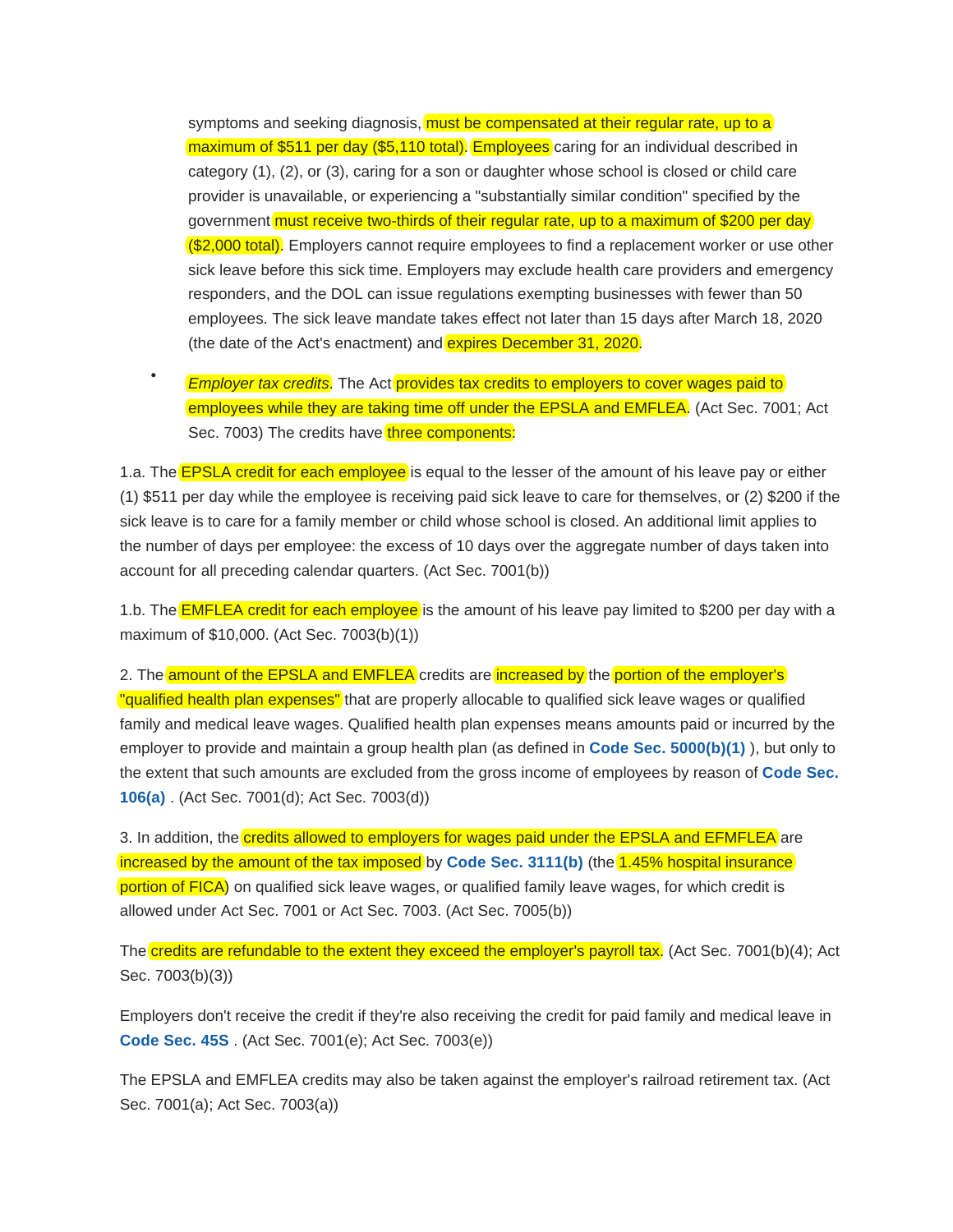These rules apply only to wages paid with respect to the period beginning on a date selected by the Secretary of the Treasury which is during the 15-day period beginning on the date of the enactment of the Act (March 18, 2020), and ending on December 31, 2020. (Act Sec. 7001(g); Act Sec. 7003(g))

Comparable credits for self-employeds. The Act also provides for similar refundable credits against the self-employment tax. It covers 100% of a self-employed individual's sick-leave equivalent amount, or 67% of the individual's sick-leave equivalent amount if they are taking care of a sick family member, or taking care of a child following the child's school closing for up to 10 days. The sick-leave equivalent amount is the lesser of average daily self-employment income or either (1) \$511/day to care for the self-employed individual or (2) \$200/day to care for a sick family member or child following a school closing, paid under the EPSLA. (Act Sec. 7002)

Self-employed individuals can also receive a credit for as many as 50 days multiplied by the lesser of \$200 or 67% of their average self-employment income paid under the EMFLEA. (Act Sec. 7004)

These rules apply only to days occurring during the period beginning on a date selected by the Secretary of the Treasury, which is during the 15-day period beginning on the date of the enactment of this Act (March 18, 2020), and ending on December 31, 2020. (Act Sec. 7002 and Act Sec. 7004)

• Employer FICA exclusion. Wages paid under the EPSLA and EFMFLEA are not considered wages under **[Code Sec. 3111\(a\)](https://checkpoint.riag.com/app/find?begParm=y&app.version=20.03&dbName=TCODE&linkType=docloc&locId=us_fed_26_usc_3111%28a%29&permaId=i16bf73e619d811dcb1a9c7f8ee2eaa77&tagName=SBSEC&endParm=y)** (employer tax - old age, survivors and disability insurance portion of FICA; 6.2%) or under **[Code Sec. 3221\(a\)](https://checkpoint.riag.com/app/find?begParm=y&app.version=20.03&dbName=TCODE&linkType=docloc&locId=us_fed_26_usc_3221%28a%29&permaId=i18b14db419d811dcb1a9c7f8ee2eaa77&tagName=SBSEC&endParm=y)** (employer's railroad retirement tax). (Act Sec. 7005(a))

**April 15 payment extension.** Income tax payments due April 15, 2020 can be made by July 15, 2020. [\(](https://checkpoint.riag.com/app/find?begParm=y&app.version=20.03&dbName=RULINGS&linkType=docloc&locId=preamble_notice2020-17&permaId=ie3e4b2cbfecd6cf3b726b9468da1304e&tagName=NOTICE&endParm=y) **[Notice 2020-17, IRB 2020-15\)](https://checkpoint.riag.com/app/find?begParm=y&app.version=20.03&dbName=RULINGS&linkType=docloc&locId=preamble_notice2020-17&permaId=ie3e4b2cbfecd6cf3b726b9468da1304e&tagName=NOTICE&endParm=y)** For more information and details see **[IRS provides extension for](https://checkpoint.riag.com/app/find?begParm=y&app.version=20.03&dbName=FEDNEWS&linkType=docloc&locId=id830c785543f4f78a763ae2a7d2b8b96&permaId=Id830c785543f4f78a763ae2a7d2b8b96&tagName=DOC-WRAPPER&endParm=y) [federal income tax payments due April 15](https://checkpoint.riag.com/app/find?begParm=y&app.version=20.03&dbName=FEDNEWS&linkType=docloc&locId=id830c785543f4f78a763ae2a7d2b8b96&permaId=Id830c785543f4f78a763ae2a7d2b8b96&tagName=DOC-WRAPPER&endParm=y)** .

**IRS central website**. The IRS website has a **[coronavirus webpage](https://www.irs.gov/coronavirus)** focused on steps to help taxpayers, businesses and others affected by the coronavirus.

**Supreme Court**. The Supreme Court is postponing the oral arguments currently scheduled for the March session (March 23-25 and March 30-April 1). The Court will examine the options for rescheduling those cases in due course considering the developing circumstances. See the **[press release](https://www.supremecourt.gov/publicinfo/press/pressreleases/pr_03-16-20).**

**Tax Court**. The Tax Court has canceled March and April 2020 sessions. See the **[March 11](https://www.ustaxcourt.gov/press/03112020.pdf)** and **[March](https://www.ustaxcourt.gov/press/03132020.pdf) [13](https://www.ustaxcourt.gov/press/03132020.pdf)** press releases.

**Central withholding agreements**. The IRS has provided guidance for nonresident alien taxpayers with central withholding agreements impacted by events canceled due to COVID-19. See **[Guidance for](https://checkpoint.riag.com/app/find?begParm=y&app.version=20.03&dbName=FEDNEWS&linkType=docloc&locId=icf4ea67d6000429a89523cb6480692be&permaId=Icf4ea67d6000429a89523cb6480692be&tagName=DOC-WRAPPER&endParm=y) [central withholding agreements impacted by events canceled due to COVID-19](https://checkpoint.riag.com/app/find?begParm=y&app.version=20.03&dbName=FEDNEWS&linkType=docloc&locId=icf4ea67d6000429a89523cb6480692be&permaId=Icf4ea67d6000429a89523cb6480692be&tagName=DOC-WRAPPER&endParm=y)** .